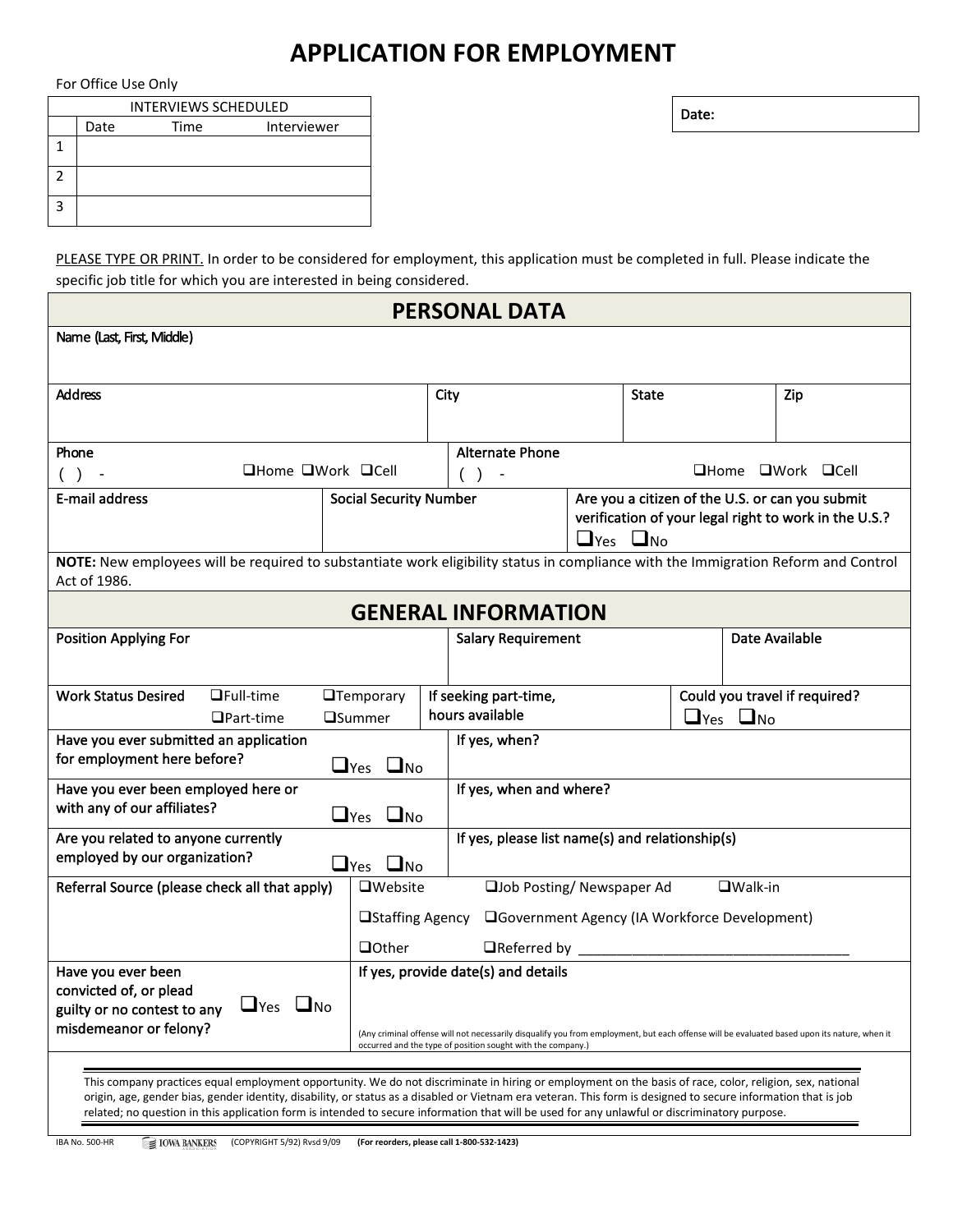|                                                    | <b>EDUCATION</b>                                                                                                                                                                      |            |                                           |                                         |                             |                                                   |       |  |  |  |
|----------------------------------------------------|---------------------------------------------------------------------------------------------------------------------------------------------------------------------------------------|------------|-------------------------------------------|-----------------------------------------|-----------------------------|---------------------------------------------------|-------|--|--|--|
|                                                    | Name of School                                                                                                                                                                        | City/State |                                           | # of years<br>completed                 | Did you<br>graduate?        | <b>Degree Earned</b>                              | Major |  |  |  |
| High<br>School                                     |                                                                                                                                                                                       |            |                                           |                                         | $\Box$ Yes                  | $\Box$ Diploma                                    |       |  |  |  |
|                                                    |                                                                                                                                                                                       |            |                                           |                                         | $\Box$ No                   | $\Box$ GED                                        |       |  |  |  |
| College                                            |                                                                                                                                                                                       |            |                                           |                                         | $\Box$ Yes                  | □ Associates □ Bachelors                          |       |  |  |  |
|                                                    |                                                                                                                                                                                       |            |                                           |                                         | $\square$ No                | $\Box$ Other                                      |       |  |  |  |
| Graduate<br>School                                 |                                                                                                                                                                                       |            |                                           |                                         | $\Box$ Yes                  | $\Box$ Masters                                    |       |  |  |  |
| Other                                              |                                                                                                                                                                                       |            |                                           |                                         | $\square$ No                | $\Box$ Other                                      |       |  |  |  |
|                                                    |                                                                                                                                                                                       |            |                                           |                                         | $\Box$ Yes                  |                                                   |       |  |  |  |
|                                                    |                                                                                                                                                                                       |            |                                           |                                         | $\Box$ No                   |                                                   |       |  |  |  |
|                                                    | <b>WORK HISTORY</b><br>Please list your work experience beginning with your most recent job held. Please include at least the past five years, attach additional sheets if necessary. |            |                                           |                                         |                             |                                                   |       |  |  |  |
| <b>Employer Name</b>                               |                                                                                                                                                                                       |            |                                           | <b>EMPLOYMENT DATES</b><br>From (MO/YR) | To (MO/YR)                  | Last Job Title                                    |       |  |  |  |
| <b>Address</b>                                     |                                                                                                                                                                                       |            |                                           |                                         |                             | <b>Summary of Duties</b>                          |       |  |  |  |
|                                                    |                                                                                                                                                                                       |            |                                           |                                         |                             |                                                   |       |  |  |  |
|                                                    |                                                                                                                                                                                       |            |                                           |                                         |                             |                                                   |       |  |  |  |
| <b>Phone Number</b>                                |                                                                                                                                                                                       |            | <b>SALARY</b>                             |                                         | Final                       | What did you like most/least about your position? |       |  |  |  |
| <b>Supervisor Name</b>                             |                                                                                                                                                                                       |            | <b>Starting</b>                           |                                         |                             |                                                   |       |  |  |  |
|                                                    |                                                                                                                                                                                       |            |                                           |                                         |                             |                                                   |       |  |  |  |
|                                                    | May we contact this employer? $\Box$ Yes $\Box$ No                                                                                                                                    |            |                                           |                                         |                             | <b>Reason for leaving</b>                         |       |  |  |  |
|                                                    |                                                                                                                                                                                       |            | Status: $\Box$ Full Time $\Box$ Part Time |                                         |                             |                                                   |       |  |  |  |
| <b>Employer Name</b>                               |                                                                                                                                                                                       |            | <b>EMPLOYMENT DATES</b>                   |                                         |                             | Last Job Title                                    |       |  |  |  |
|                                                    |                                                                                                                                                                                       |            | From (MO/YR)                              |                                         | To (MO/YR)                  |                                                   |       |  |  |  |
| <b>Address</b>                                     |                                                                                                                                                                                       |            |                                           |                                         |                             | <b>Summary of Duties</b>                          |       |  |  |  |
|                                                    |                                                                                                                                                                                       |            |                                           |                                         |                             |                                                   |       |  |  |  |
|                                                    |                                                                                                                                                                                       |            |                                           |                                         |                             |                                                   |       |  |  |  |
| <b>Phone Number</b>                                |                                                                                                                                                                                       |            |                                           | <b>SALARY</b><br><b>Starting</b>        | Final                       | What did you like most/least about your position? |       |  |  |  |
| <b>Supervisor Name</b>                             |                                                                                                                                                                                       |            |                                           |                                         |                             |                                                   |       |  |  |  |
|                                                    |                                                                                                                                                                                       |            |                                           |                                         |                             |                                                   |       |  |  |  |
| May we contact this employer? $\Box$ Yes $\Box$ No |                                                                                                                                                                                       |            |                                           |                                         |                             | Reason for leaving                                |       |  |  |  |
| Status: <b>O</b> Full Time <b>O</b> Part Time      |                                                                                                                                                                                       |            |                                           |                                         |                             |                                                   |       |  |  |  |
| <b>Employer Name</b>                               |                                                                                                                                                                                       |            |                                           | <b>EMPLOYMENT DATES</b>                 |                             | Last Job Title                                    |       |  |  |  |
|                                                    |                                                                                                                                                                                       |            | From (MO/YR)                              |                                         | To (MO/YR)                  |                                                   |       |  |  |  |
| <b>Address</b>                                     |                                                                                                                                                                                       |            |                                           |                                         | <b>Summary of Duties</b>    |                                                   |       |  |  |  |
|                                                    |                                                                                                                                                                                       |            |                                           |                                         |                             |                                                   |       |  |  |  |
| <b>Phone Number</b>                                |                                                                                                                                                                                       |            |                                           | <b>SALARY</b>                           |                             | What did you like most/least about your position? |       |  |  |  |
|                                                    |                                                                                                                                                                                       |            |                                           | <b>Starting</b>                         | Final                       |                                                   |       |  |  |  |
| <b>Supervisor Name</b>                             |                                                                                                                                                                                       |            |                                           |                                         |                             |                                                   |       |  |  |  |
|                                                    |                                                                                                                                                                                       |            |                                           |                                         |                             | <b>Reason for leaving</b>                         |       |  |  |  |
| May we contact this employer? $\Box$ Yes $\Box$ No |                                                                                                                                                                                       |            |                                           |                                         |                             |                                                   |       |  |  |  |
|                                                    |                                                                                                                                                                                       |            |                                           |                                         | Status: Full Time Part Time |                                                   |       |  |  |  |